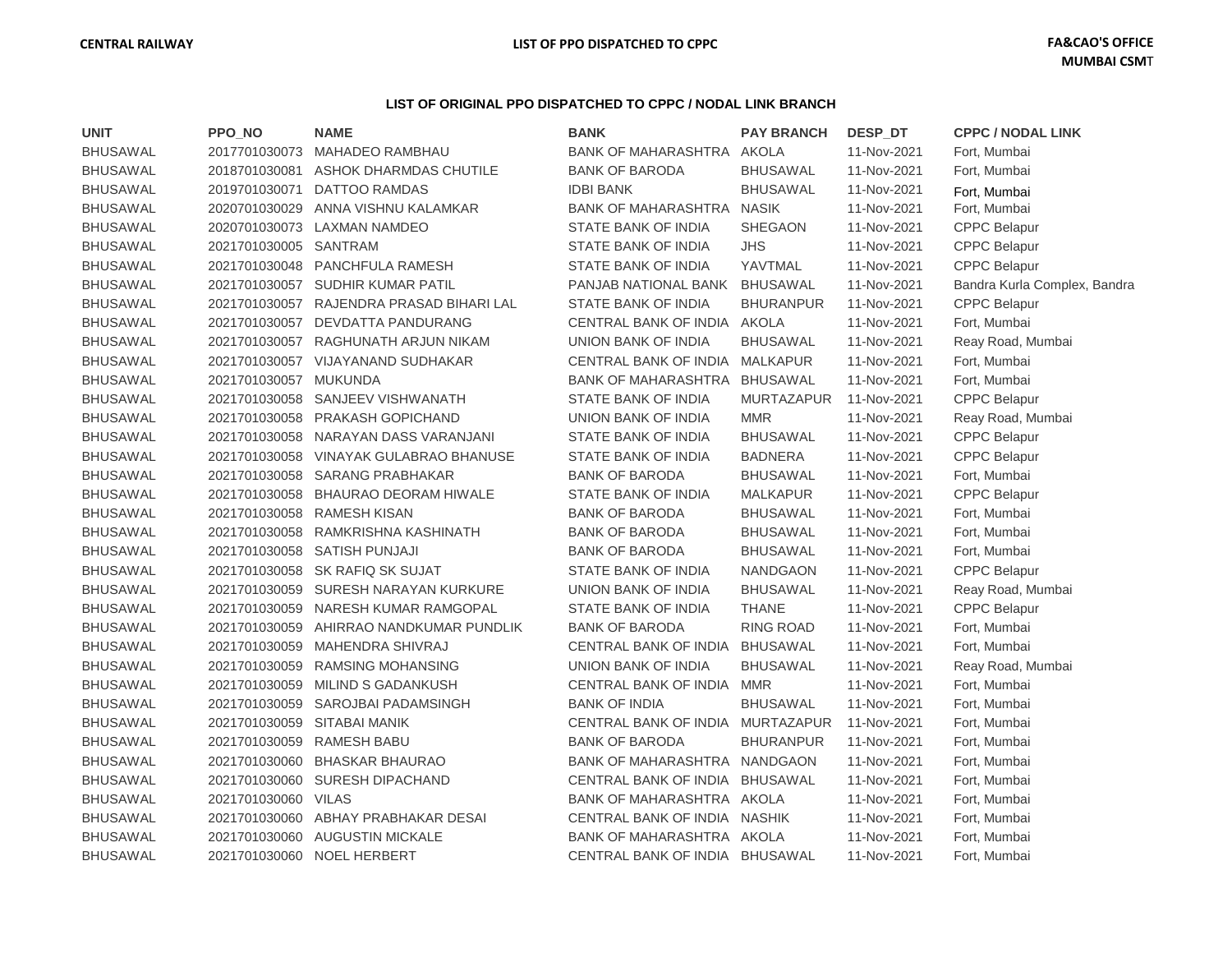## **CENTRAL RAILWAY LIST OF PPO DISPATCHED TO CPPC FA&CAO'S OFFICE**

| <b>UNIT</b>        | <b>PPO NO</b> | <b>NAME</b>                  | <b>BANK</b>                  | <b>PAY BRANCH</b> | <b>DESP DT</b> | <b>CPPC / NODAL LINK</b>     |
|--------------------|---------------|------------------------------|------------------------------|-------------------|----------------|------------------------------|
| <b>BHUSAWAL</b>    | 2021701030060 | <b>MAHESH RADHELAL</b>       | <b>BANK OF BARODA</b>        | <b>BHURANPUR</b>  | 11-Nov-2021    | Fort, Mumbai                 |
| <b>BHUSAWAL</b>    | 2021701030060 | <b>NISAR SHAH</b>            | STATE BANK OF INDIA          | <b>MMR</b>        | 11-Nov-2021    | <b>CPPC Belapur</b>          |
| <b>BHUSAWAL</b>    | 2021701030060 | PATWARDHAN DATTATRAYA        | UNION BANK OF INDIA          | <b>BHUSAWAL</b>   | 11-Nov-2021    | Reay Road, Mumbai            |
| <b>BHUSAWAL</b>    | 2021701030060 | <b>MILIND KUMAR</b>          | <b>BANK OF INDIA</b>         | <b>KHANDWA</b>    | 11-Nov-2021    | Fort, Mumbai                 |
| <b>BHUSAWAL</b>    | 2021701030061 | RAJENDRA YASHWANT SOMKUWAR   | STATE BANK OF INDIA          | AMRAWATI          | 11-Nov-2021    | <b>CPPC Belapur</b>          |
| <b>BHUSAWAL</b>    | 2021701030061 | DADARAO VITHAL               | <b>CENTRAL BANK OF INDIA</b> | <b>MURTAZAPUR</b> | 11-Nov-2021    | Fort, Mumbai                 |
| <b>BHUSAWAL</b>    | 2021701030061 | KULKARNI MANGESH PRABHAKAR   | UNION BANK OF INDIA          | <b>BHUSAWAL</b>   | 11-Nov-2021    | Reay Road, Mumbai            |
| <b>BHUSAWAL</b>    | 2021701030061 | <b>SYED ASIF SYED BALAM</b>  | <b>BANK OF MAHARASHTRA</b>   | <b>NASHIK</b>     | 11-Nov-2021    | Fort, Mumbai                 |
| <b>BHUSAWAL</b>    | 2021701030061 | SUDHAKAR DEORAO NAITAM       | <b>STATE BANK OF INDIA</b>   | <b>NKR</b>        | 11-Nov-2021    | <b>CPPC Belapur</b>          |
| <b>BHUSAWAL</b>    | 2021701030061 | <b>SANJAY PARASHAR</b>       | STATE BANK OF INDIA          | <b>LALCHOWKI</b>  | 11-Nov-2021    | <b>CPPC Belapur</b>          |
| <b>HEADQUARTER</b> | 2016701010104 | SANJAY D WAGHMARE            | <b>BANK OF MAHARASHTRA</b>   | PARNAKA.KALY      | 16-Nov-2021    | Fort, Mumbai                 |
| <b>MUMBAI</b>      | 2019701020123 | DATTATRAYA VITTHAL GARUD     | <b>CANARA BANK</b>           | <b>PUNE</b>       | 16-Nov-2021    | Bandra Kurla Complex, Bandra |
| <b>MUMBAI</b>      | 2019701020130 | SUMEDHA SATISH RANE          | UNION BANK OF INDIA          | <b>KALYAN</b>     | 11-Nov-2021    | Reay Road, Mumbai            |
| <b>MUMBAI</b>      | 2020701020002 | <b>JAGDISH RAI</b>           | STATE BANK OF INDIA          | KALYAN            | 11-Nov-2021    | <b>CPPC Belapur</b>          |
| <b>MUMBAI</b>      | 2021701020000 | <b>MHATARABA GHODSARE</b>    | CENTRAL BANK OF INDIA        | AKOLA             | 11-Nov-2021    | Fort, Mumbai                 |
| <b>MUMBAI</b>      | 2021701020115 | <b>SAMSHER SINGH</b>         | STATE BANK OF INDIA          | <b>KALYAN</b>     | 16-Nov-2021    | <b>CPPC Belapur</b>          |
| <b>MUMBAI</b>      | 2021701020116 | <b>BHARAT DINKAR KUMBHAR</b> | STATE BANK OF INDIA          | <b>KALYAN</b>     | 18-Nov-2021    | <b>CPPC Belapur</b>          |
| <b>MUMBAI</b>      | 2021701020116 | <b>RAMKISAN BABULAL</b>      | <b>BANK OF BARODA</b>        | <b>AMBERNATH</b>  | 18-Nov-2021    | Fort, Mumbai                 |
| <b>MUMBAI</b>      | 2021701020116 | <b>RAMESH DADA SANGLE</b>    | <b>STATE BANK OF INDIA</b>   | <b>KALYAN</b>     | 18-Nov-2021    | <b>CPPC Belapur</b>          |
| <b>PUNE</b>        | 2021701260000 | DATTATRAY DAGADU BAVISKAR    | <b>BANK OF MAHARASHTRA</b>   | <b>SHRIRAMPUR</b> | 16-Nov-2021    | fort, Mumbai                 |
| <b>WAO PAREL</b>   | 2018701130002 | SURESH P YEOLE               | PANJAB NATIONAL BANK         | RTGS-HO           | 11-Nov-2021    | Bandra Kurla Complex, Bandra |
| <b>WAO PAREL</b>   | 2021701130026 | <b>VINODKUMAR SINGH</b>      | CENTRAL BANK OF INDIA KALYAN |                   | 16-Nov-2021    | Fort, Mumbai                 |
| <b>WAO PAREL</b>   | 2021701130026 | <b>DEEPAK S GAONKAR</b>      | BANK OF MAHARASHTRA BADLAPUR |                   | 16-Nov-2021    | Fort, Mumbai                 |

## **LIST OF REVISED PPO DISPATCHED TO CPPC / NODAL LINK BRANCH**

| <b>UNIT</b>        | <b>PPO NO</b>             | <b>NAME</b>                              | <b>BANK</b>                | <b>PAY BRANCH</b>  | DESP DT     | <b>CPPC / NODAL LINK</b>     |
|--------------------|---------------------------|------------------------------------------|----------------------------|--------------------|-------------|------------------------------|
| <b>HEADQUARTER</b> |                           | CR10106244115 NARESH CHANDRA AGNIHOTRI   | CENTRAL BANK OF INDIA      | <b>Boribunder</b>  | 18-Nov-2021 | Fort, Mumbai                 |
| <b>HEADQUARTER</b> |                           | CR20104088303 RAMRAO R MUKAL             | UNION BANK OF INDIA        | <b>DOMBIVLI</b>    | 18-Nov-2021 | Reay Road, Mumbai            |
| <b>HEADQUARTER</b> |                           | CRHQENGGFP5 BALIRAM M DALVI              | <b>BANK OF MAHARASHTRA</b> | BOMBAY-            | 18-Nov-2021 | Fort, Mumbai                 |
| <b>HEADQUARTER</b> | 1010120110001             | P.C.JAIN                                 | STATE BANK OF INDIA        | <b>EMPIRE</b>      | 16-Nov-2021 | <b>CPPC Belapur</b>          |
| <b>MUMBAI</b>      |                           | CR10202503311 GHANSHYAM DATTATRAY        | <b>BANK OF BARODA</b>      | <b>KURLA WEST</b>  | 16-Nov-2021 | Fort. Mumbai                 |
| <b>MUMBAI</b>      |                           | CR10204087389 SOLOMAN JOHN               | <b>BANK OF MAHARASHTRA</b> | PUNE-              | 18-Nov-2021 | Fort, Mumbai                 |
| <b>MUMBAI</b>      |                           | CR10204517438 ABDUL GANI SK BIS MIJJAWAR | <b>BANK OF MAHARASHTRA</b> | KALYAN             | 16-Nov-2021 | Fort, Mumbai                 |
| MUMBAI             | CR10205510824 R SHRIRAMAN |                                          | CANARA BANK                | <b>GHATKOPAR</b>   | 16-Nov-2021 | Bandra Kurla Complex, Bandra |
| <b>MUMBAI</b>      |                           | CR10218811362 SHRI.BABULAL YADAV         | STATE BANK OF INDIA        | PRATAPGARH         | 16-Nov-2021 | <b>CPPC Belapur</b>          |
| MUMBAI             | CR10224501683 R T SHETTY  |                                          | CANARA BANK                | SHIVAJI PATH -     | 16-Nov-2021 | Bandra Kurla Complex, Bandra |
| <b>MUMBAI</b>      |                           | CR10225520077 HIRALAL MANIK SONAR        | UNION BANK OF INDIA        | KALYAN WEST        | 18-Nov-2021 | Reay Road, Mumbai            |
| <b>MUMBAI</b>      |                           | CR20218512392 DINKARAN RAMAN             | STATE BANK OF INDIA        | <b>TELLICHERRY</b> | 16-Nov-2021 | <b>CPPC Belapur</b>          |
| <b>MUMBAI</b>      | CR60203509282 VL CHAVAN   |                                          | <b>BANK OF INDIA</b>       | <b>KALYAN</b>      | 16-Nov-2021 | Fort, Mumbai                 |
| MUMBAI             | 1010220060007             | KERBA SHIPURKAR                          | <b>CANARA BANK</b>         | BOMBAY-            | 18-Nov-2021 | Bandra Kurla Complex, Bandra |